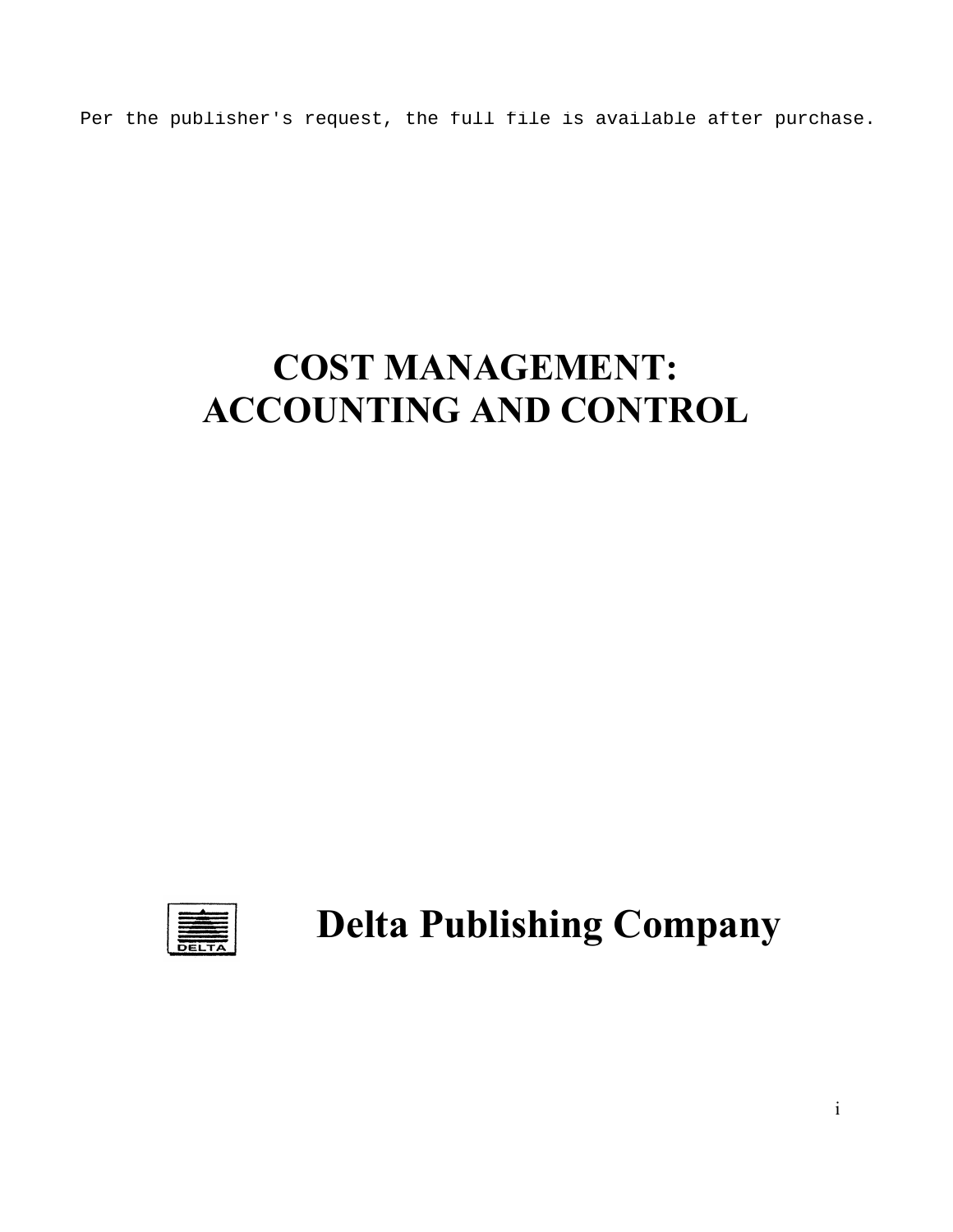Copyright  $\odot$  2009 by

# DELTA PUBLISHING COMPANY

P.O. Box 5332, Los Alamitos, CA 90721-5332

All rights reserved. No part of this course may be reproduced in any form or by any means, without permission in writing from the publisher.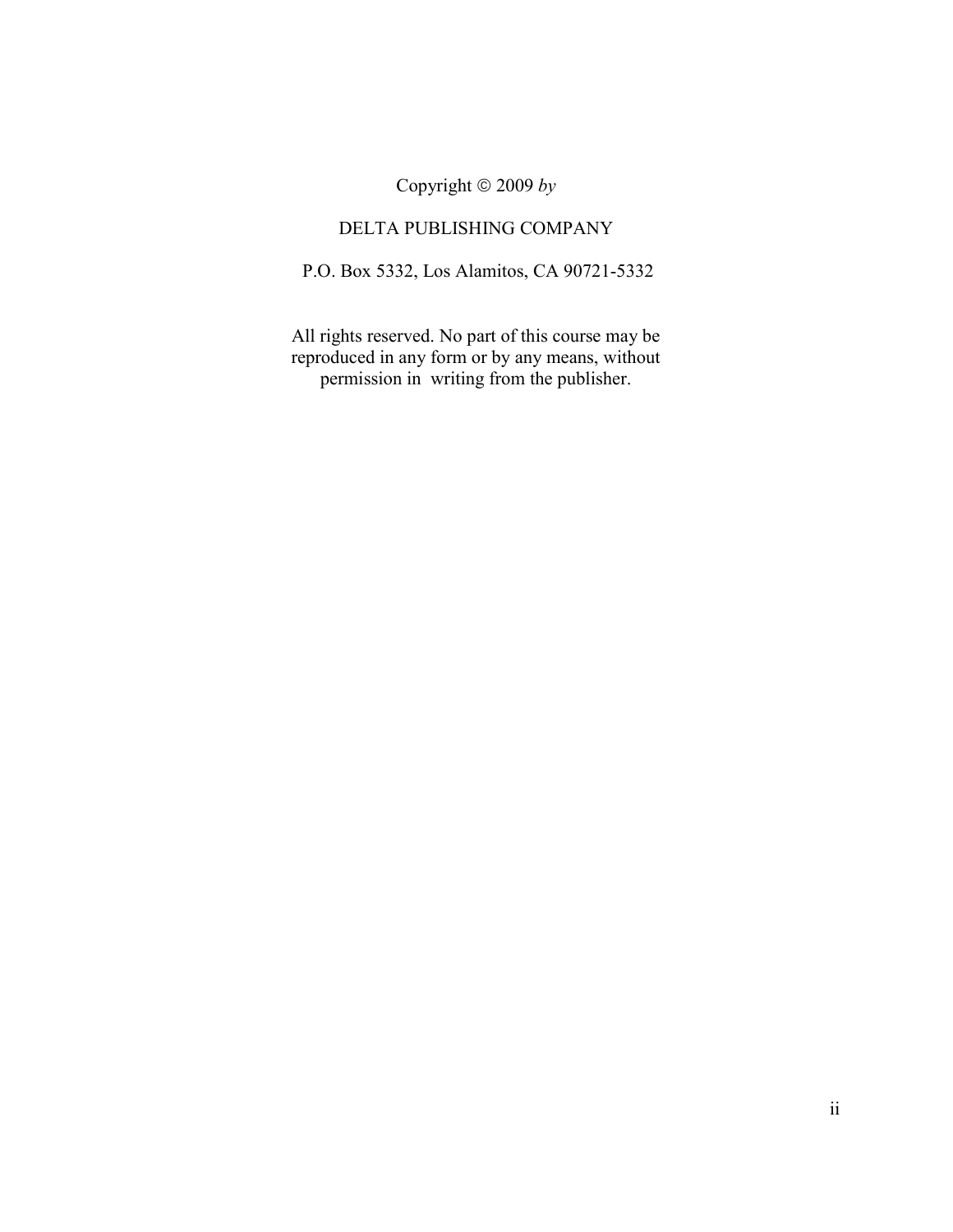#### PREFACE

 Cost Management: Accounting and Control is designed for accounting and business managers. It covers the managerial use of accounting, financial, and operating data for planning, control, and decision making. A heavy emphasis is placed on how to manage costs to be globally competitive.

Due to the nature of the subject, the course uses the *multidisciplinary* approach to the subject, looking at the topic from many different angles such as finance, economics, marketing, information systems, quantitative methods, and the like. Heavily emphasized is the incorporation of information technology (i.e., how to use computer software) into virtually every subject covered in this course.

 Furthermore, the course uses the solved problems approach, with emphasis on the practical application of managerial and cost accounting concepts, tools, and methodology. The reader is provided with the following:

- 1. Definitions and explanations that are understandable.
- 2. A variety of examples illustrating the concepts and techniques that are concise.
- 3. Ample problems and detailed suggested solutions.
- 4. Computer software demonstration and printouts.
- 5. Additional materials that supplement the topic.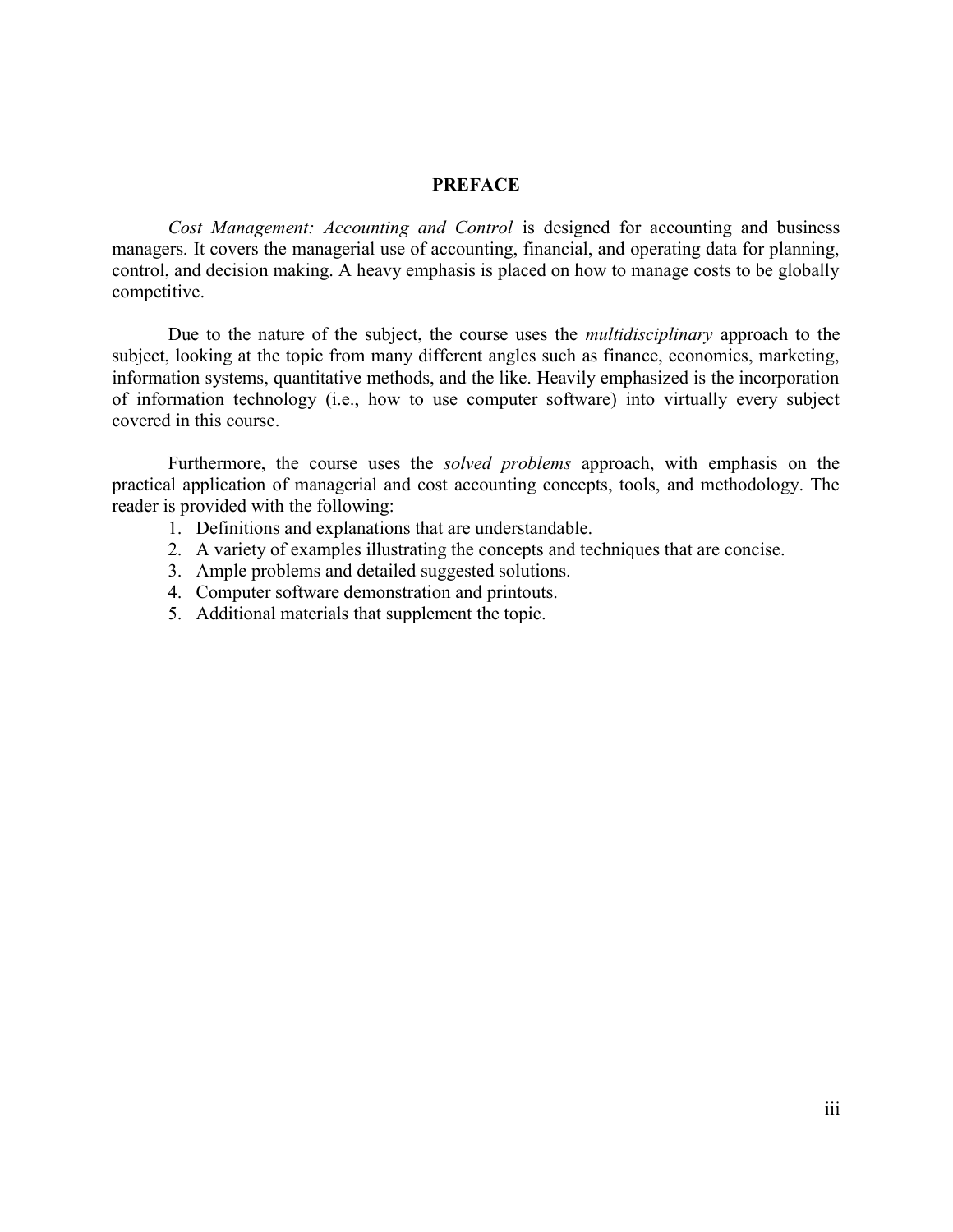# TABLE OF CONTENTS

## 1. Introduction to Cost Management

#### Part I: Processing Cost Data for Cost Accumulation

- 2. Cost Classifications, Terminology, and Profit Concepts
- 3. Cost Accounting Systems Job Order Costing
- 4. Activity-Based Costing

# Part II: Analyzing Cost Data for Planning

- 5. Cost-Volume-Profit Analysis
- 6. Analysis of Cost Behavior
- 7. Budgeting for Profit Planning

#### Part III: Analyzing Cost Data for Control

- 8. Responsibility Accounting, Standard Costs, and Variances
- 9. Control of Profit Centers
- 10. Performance Measurement, Balanced Scorecard, and Transfer Pricing

## Part IV: Analyzing Cost Data for Decision Making

- 11. Nonroutine Decisions and Life-Cycle and Target Costing
- 12. Capital Budgeting

## Financial Tables

Table 1 Future Value of  $$1 = T1(i,n)$ Table 2 Future Value of an Annuity of  $$1 = T2(i,n)$ Table 3 Present Value of  $$1 = T3(i,n)$ Table 4 Present Value of an Annuity of  $I = T4(i,n)$ 

13. Capital Budgeting and Income Taxes

Part V: Special Topics